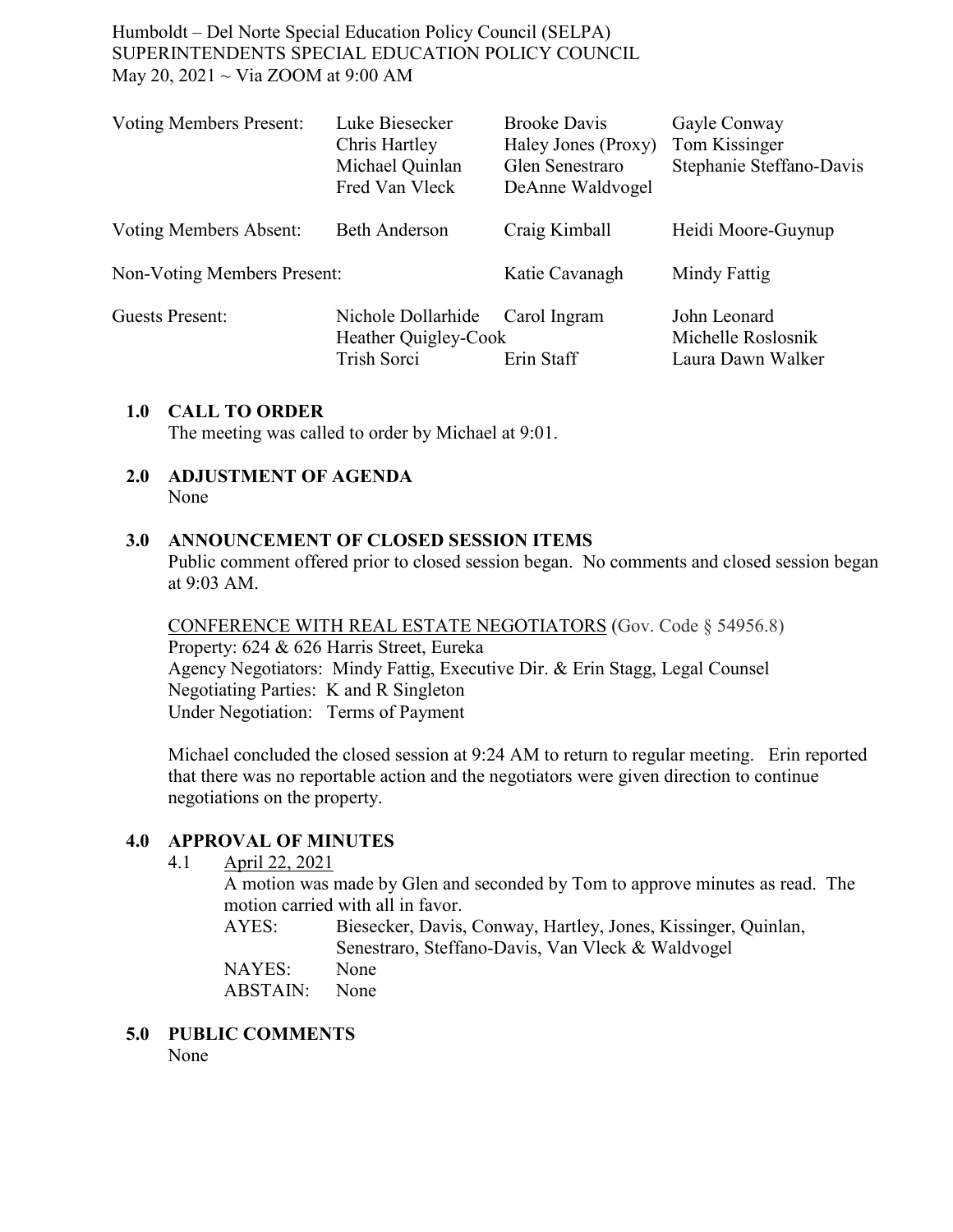# **6.0 INFORMATION/ACTION ITEMS**

6.1 Director's Report

Mindy said they are waiting on the Governor's revise and how it affects Special Ed Dollars. Some items of interest area:

- Technical Assistant Funds for Comprehensive IEPs Federal Court Order for Software and tracking
- $COLA 4.05%$
- PreK funding direct to LEAs
- Base Rate increase anticipated to \$650

Mindy is working on are:

- Continuing as a member of the State Fiscal Work Group & Governance & Advisory Committee
- Completing her role as state chairperson and will finish her officer service next year as past chair
- Will be presenting at ACSA retreat in Mt. Shasta
- Will send out information regarding May revise and Fiscal outcomes to Superintendents when received
- Will continue adding new documents in SEIS & Website Resources
- 6.2 Ad Hoc Reports
	- 6.2.1 Fiscal Ad Hoc Report

Mindy and Carol reviewed the provided spreadsheets including the Ad Hocs continuing conversation of how to fund the purchase of SELPA office space. They are not ready to make a formal recommendation but the consensus of the members are in favor of doing a onetime 100% off the top and have it paid for year one. This is especially prudent while the districts have extra COVID funds to expend. The council asked that Fiscal Ad Hoc continue their discussion and bring a couple scenarios and their recommendation back at the June meeting.

Mindy and Carol reviewed the provided information for BSA Base rate history and recommendations/scenarios the Ad Hoc reviewed. SELPA created and shared the thoughts of the Ad Hoc. Mindy said that Fiscal Ad Hoc found that a lot of LEAs were paying for unused hours using the current model.

A motion was made by Luke and seconded by Hailey to change the Behaviorist Funding Structure for 2021/22 school year to the Fiscal Ad Hoc Recommended model. The motion carried with all in favor.

AYES: Biesecker, Davis, Conway, Hartley, Jones, Kissinger, Quinlan, Senestraro, Steffano-Davis, Van Vleck & Waldvogel NAYES: None ABSTAIN: None

Glen mentioned he was confused voting on an item under reports and would like, moving forward, have it noted if it was an actionable item on the agenda.

6.2.2 Facility Ad Hoc Report

No reported action as negotiations continue.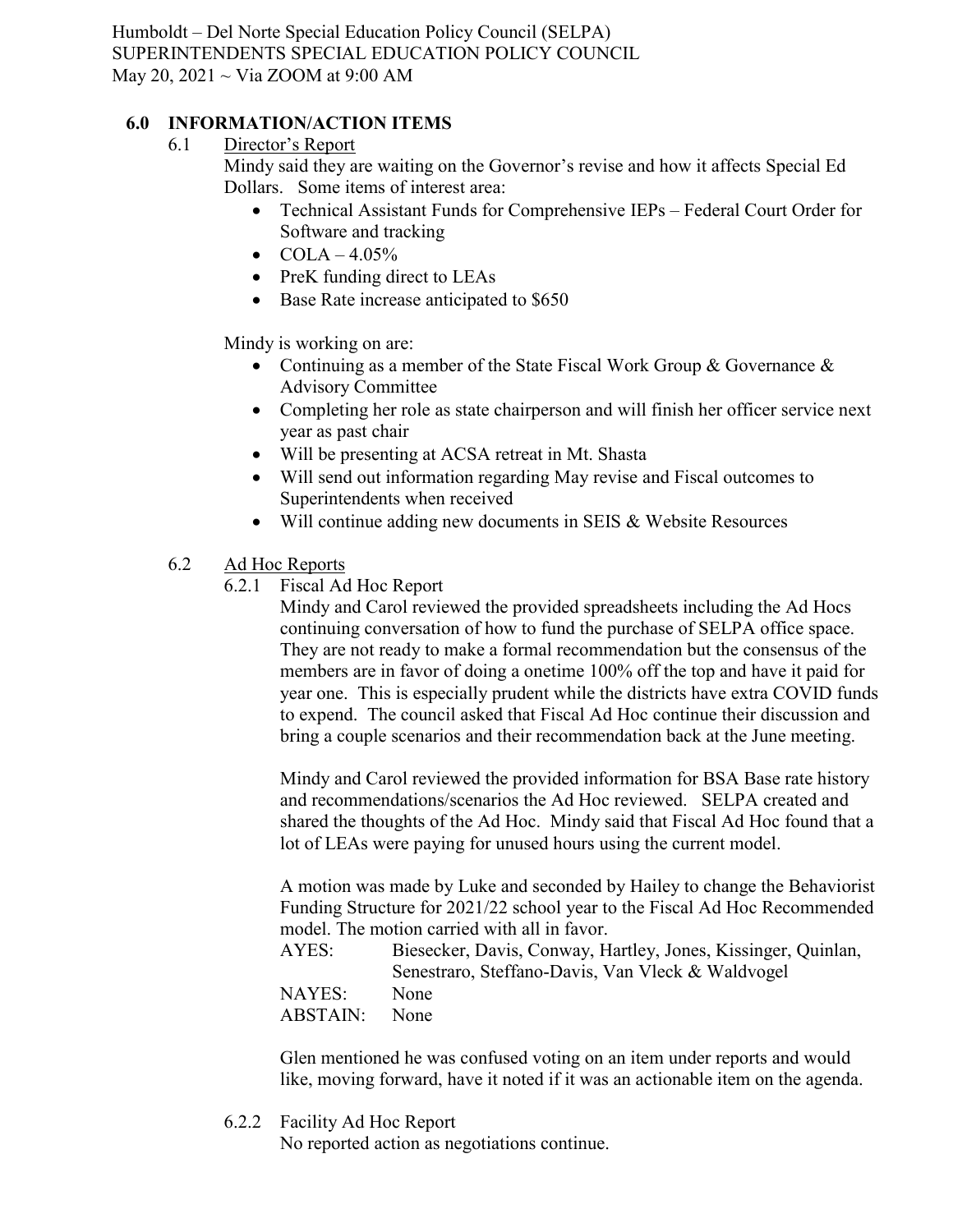### 6.3 Legislative Advocacy Updates Supporting Bills -

• AB967 – COVID Special Ed Fund

## 6.4 Community Advisory Committee (CAC) Report The committee met to review the Annual Budget and Service Plan that will be on the June  $17<sup>th</sup>$  PC agenda along with the Local Plan. Mindy reminded all the LEAs to post on their website within 30 days per CDE requirements.

#### 6.5 Updated SELPA Policies

Mindy reported that all policies have been reviewed and updated by the SELPA Leadership Team and plans to schedule a review and approval a minimum of two years.

A motion was made by Fred and seconded by Chris to accept all policies brought forth in the Director's Recommendation. The motion carried with all in favor. AYES: Biesecker, Davis, Conway, Hartley, Jones, Kissinger, Quinlan, Senestraro, Steffano-Davis, Van Vleck & Waldvogel NAYES: None ABSTAIN: None

### 6.6 LEA/SELPA Reporting Timelines

The SELPA staff are currently working on a simplified reporting timeline list that will be sent out to Superintendents and Special Education Directors soon.

### 6.7 Policy Council Nominations

Michael announced that he would not be returning as the chairperson and thanked the council for their continued support. All council members expressed their gratitude for his serving as chair the past five years along with Brooke for her vice-chair service.

Fred nominated and motioned for Glen as Chairperson. Brooke seconded the motion which carried with all in favor.

| Biesecker, Davis, Conway, Hartley, Jones, Kissinger, Quinlan, |
|---------------------------------------------------------------|
| Senestraro, Steffano-Davis, Van Vleck & Waldvogel             |
| <b>None</b>                                                   |
| None                                                          |
|                                                               |

Michael nominated and motioned for Tom as Vice-Chairperson. Fred seconded the motion which carried with all in favor.

| AYES:    | Biesecker, Davis, Conway, Hartley, Jones, Kissinger, Quinlan, |
|----------|---------------------------------------------------------------|
|          | Senestraro, Steffano-Davis, Van Vleck & Waldvogel             |
| NAYES:   | None                                                          |
| ABSTAIN: | None                                                          |

Fred nominated and motioned for Luke as Parliamentarian. Glen seconded the motion which carried with all in favor.

AYES: Biesecker, Davis, Conway, Hartley, Jones, Kissinger, Quinlan, Senestraro, Steffano-Davis, Van Vleck & Waldvogel